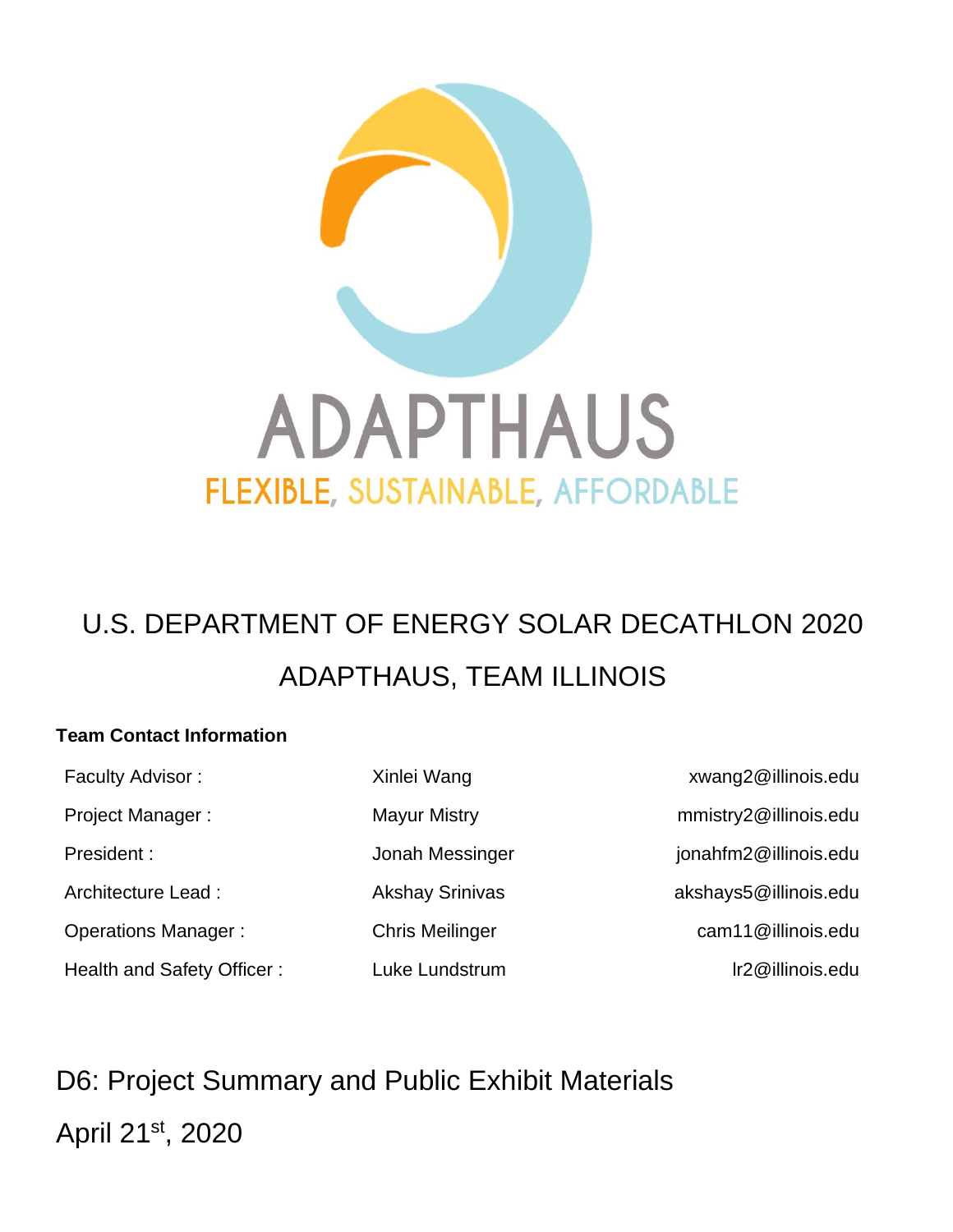



## **Table of Contents**

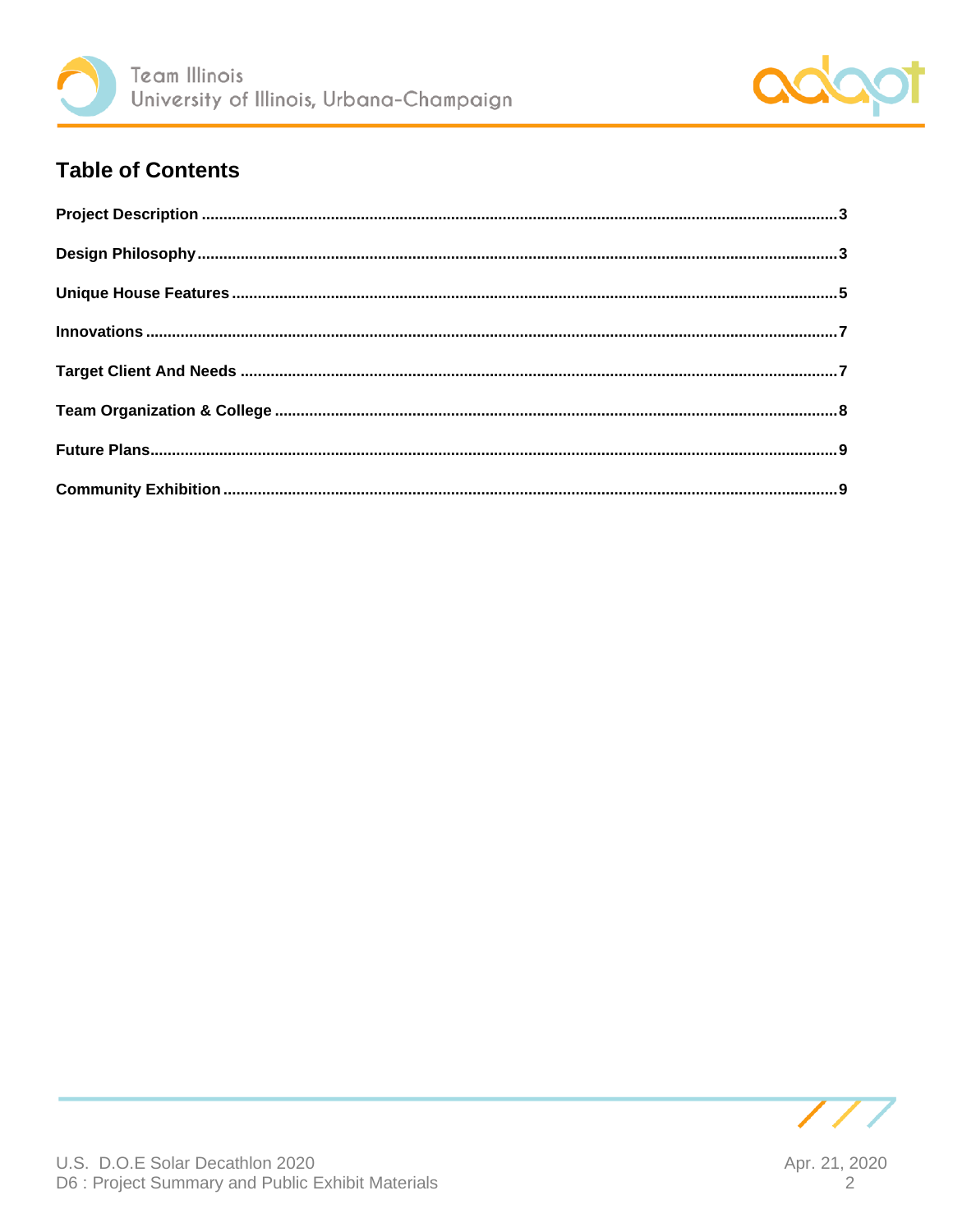



## <span id="page-2-0"></span>**Project Description**

Illinois Solar Decathlon is building a modular house which revolves around the concept of adaptability and affordability. The target market for our project includes young professionals in the Urbana Champaign area. ADAPTHAUS promotes and displays core concepts of sustainability and accessibility through its design features, layout, modularity, and subsystem integration. The design provides users the flexibility to efficiently use the space inside the house for multipurpose activities. For instance, the Airbnb space in Module C can also be utilized as an office space using flexible furniture.

Illinois Solar Decathlon conducted market surveys to understand the needs of young professionals in the Urbana Champaign area. Our design serves the current needs of the client and incorporates provisions for future requirements. We envisioned that a college graduate can initially start with one module when they are single and can expand to two or three modules once they have a family and kids. When their kids leave the house for college, they can reduce their square footage by renting their third module or selling it back to a homebuilder. Thus, ADAPTAHAUS through its multidisciplinary integrated design approach provides a novel solution apt to the needs of the client and embodies a sustainable lifestyle. Our interior design focuses on spatial efficiency by using flexible furniture to have multipurpose rooms. Adaptability and affordability were the core pillars of subsystems design.

## <span id="page-2-1"></span>**Design Philosophy**

By keeping flexibility in its heart, the house explores the concept of sustainability in many creative ways. Along with the design of its efficient envelope and building systems, the house optimizes operation, and provides varied opportunities for privacy and communal gathering, lounging and working, and formal and informal activities. ADAPTHAUS is envisioned as a house of the future, one that grows out of the traditional terminologies of the Living room, Bedroom, and Study, and through a structured layout, allows its residents to personalize the house suited to their changing needs, both in space and time.

Presented as an extension of the architectural concept of modularity and adaptability, the landscape design is actively and passively designed to embody the idea of a productive system. The design takes on a curvilinear form that works to compliment the modular nature of the embedded architecture, with planter beds seeded with native plants that would help facilitate the outputs and inputs from the house. The plant selection in particular are drought resistant, with most of them being resistant to urban pollutants too, keeping in mind the high level of salt and pollutants that may pass the site given its location. The carefully selected plant species are complemented with movable modular wooden boxes that can adapt to the users' needs - whether it be a seater by the herb garden, or a storage box that can be moved indoors when necessary.

The structural design philosophy was to keep the design simple but efficient and generic, which would allow the same component designs to be used in all modules. This is essential for efficiency and quality of off-site,

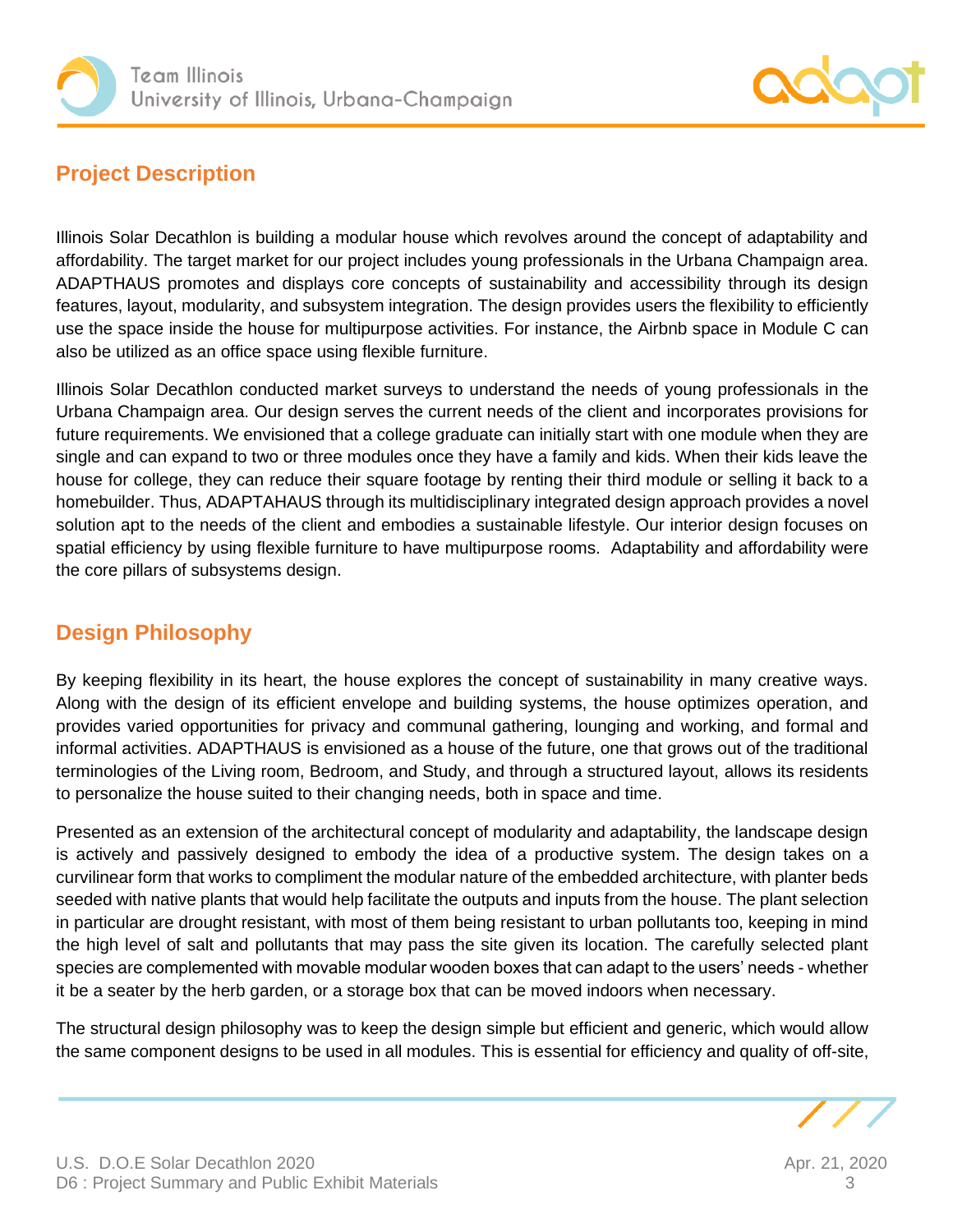



assembly line like construction of the modules. Each module ust also be stiff enough to resist transportation loads without much damage

One of the most prevalent ways to reduce on-site work and to overall follow lean construction standards is to construct buildings using modular construction principles. We optimized our construction schedule and budget as per financial constraints and competition deadlines. We used softwares such Primavera for scheduling purposes, and NavisWorks for clash detections to make sure our modules would be built as good and efficiently as possible.

The reduction in the heating and cooling loads is achieved through a combination of mini-split system with conditioning energy recovery ventilator system CERV2. The primary conditioning will be provided by the ducted mini-split system. A built-in heat pump enables it to heat or cool the air while working in fresh air ventilation or recirculation modes. The supply duct of CERV2 is connected to the return duct of mini-split indoor unit, hence conditioned air is supplied through mini-split into rooms which leads to reduction in loads.

The lighting fixtures and controls were selected with the goal of minimizing electricity consumption and utilization of available daylight. Lighting system comprises of dimmable LEDs distributed around the interior and exterior of the house. Lighting intensity and tone is controlled by the user based on the room usage. The controls of the lighting system utilizes motion sensors to automatically turn off and on the light. All the smart appliances and lighting are connected to the Alexa and can be controlled by voice recommission.

The water infrastructure design saves water throughout the water use cycle, prioritizing water use reduction and optimal usage. The majority of plumbing and water-using fixtures are concentrated in one area of the home, to reduce the length of pipe used and eliminating the need for a hot water circulation pump. Minimal disruption to the existing site encourages natural infiltration. The domestic water design seeks to minimize water usage and reduce grey and black water sent back into the city sanitary system. The appliances chosen for the home also feature low water usage and are WaterSense and EnergyStar where applicable. Overall, the water infrastructure design integrates several approaches to mimic natural site hydrology, improve water use efficiency, and prioritize water conservation.

Energy consciousness remains on the forefront as the design utilizes a solar array with integrated storage measures to ensure reliance to the grid is minimized. The system captures more than enough solar energy during the day to charge the battery and allows users to minimize grid reliance during peak times. The addition of power optimizers on each panel also ensures that we are maximizing power capture. SolarEdge allows the user to set a time-of-use schedule that can pull energy from the battery when electricity costs are high. The inverter can also pull from the grid or the panels depending on the current electricity cost and solar capture at that time. Additionally, due to allowance for the usage of net-metering by local utility, the owner will be able to sell back the extra energy their panels produce during the day and save money on their monthly electricity costs. Finally, as the project will be constructed in a lower income neighborhood, the energy efficient measures and new technologies implemented will serve as an example to the community, showcasing the benefits of integrating a grid-tied solar system and the benefits of such an investment. We intend to spearhead the push towards clean energy alternatives in the Champaign-Urbana area though our project.

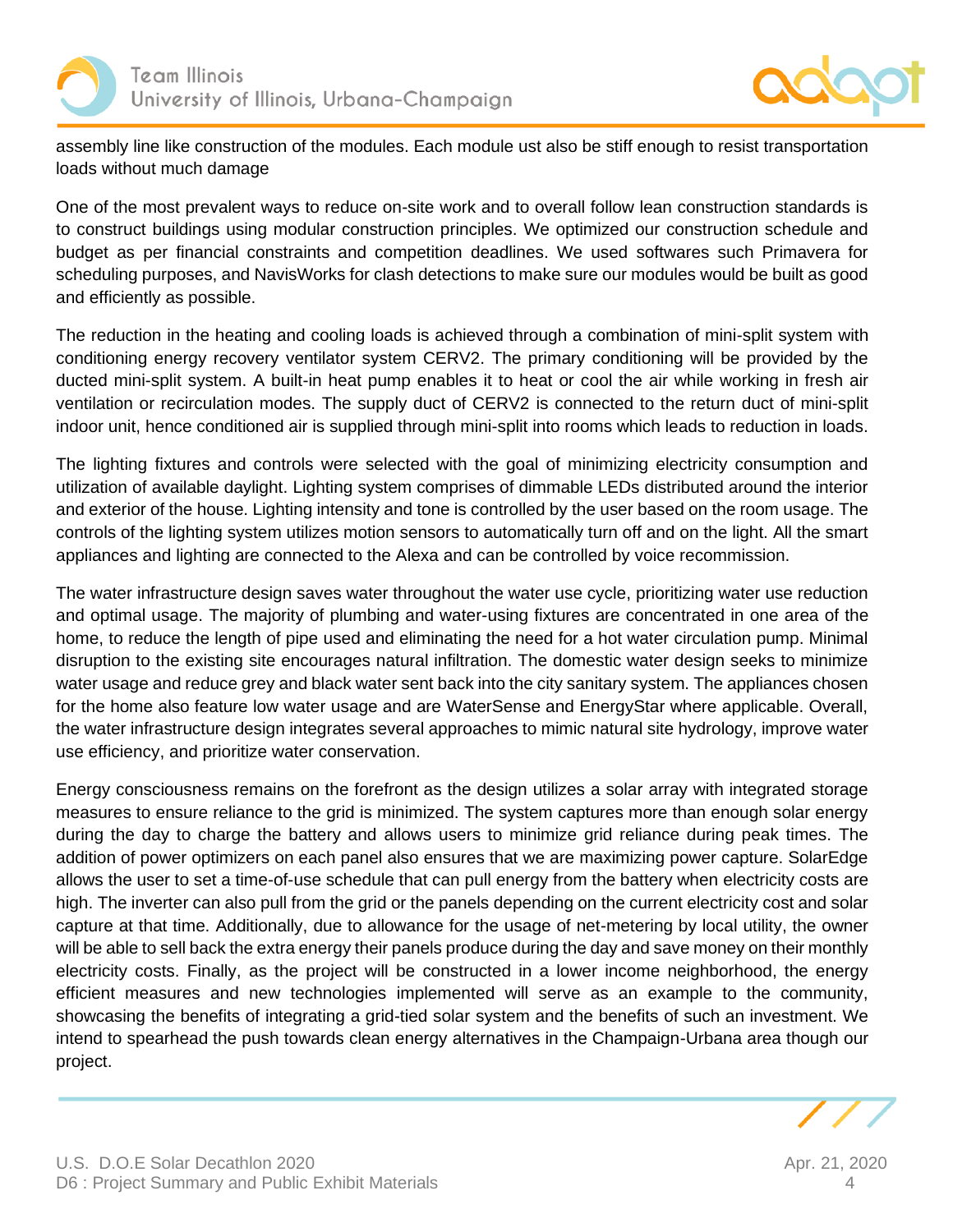



### <span id="page-4-0"></span>**Unique House Features**

The house is laid out as a two-module unit with front and back patios. The first module is a studio unit comprising a Lounge, Kitchen, Toilet, and Utility. The Lounge doubles up as a Living and Bedroom having a convertible sofa-bed with built-in storage, a foldable coffee table, and sound-proof curtains. The Kitchen Island, with an extendable counter, doubles up as a Study/Workspace. The walls of the Lounge, Utility, and Toilet are adorned with pegboards that provide flexible storage. The second module, consisting of three rooms, is a flexible work/lounge unit that allows its divisions to be used in three distinct iterations, just by making minor modifications to its furniture. In the first case, the entire module serves as an Office- with a Conference Room, a Manager's Cabin and a 2-person Workstation. In the second scenario, the Conference Room dually functions as a Dining Room and an Entertainment Room, the Cabin as a Study/Personal Workspace and the Workstation converts to a Bedroom! The third scenario, perhaps the most compelling one, is where the Bedroom, a lockable space with three beds and built-in storage, is used as an Airbnb. Based on the concept of communal living, this assists the young-professional couple in generating passive income. In this case, the other spaces are communally shared between the residents and the guests- the Study doubles up as a Library/ Reading Lounge, and the Dining Room becomes the central hub for the guests and residents to co-use and bond with each other.

The facade, patio decking, and canopy bring the flexible elements of the house interior to its exterior. The facade, a combination of light and dark-brown vertical wood-veneer panels, uses a standard clip-and-rail system to attach as a rainscreen to the wall envelope. This standard detail provides the flexibility in replacing the panels based on time, location, and other aesthetic preferences. The decking and the canopy are installed as modular elements that are independent of the house structure, helping the building enclosure stay independent of the exterior systems.

The landscape design hopes to present the best of native planting in a residential setting. A selection of lowmow seeds are used to maintain a moderate quality of the lawn with minimal maintenance. By doing so, the design shifts the work done on the landscape mainly on the planter beds that act as rain gardens, or a soft decorative panel that gracefully juxtaposes the wooden facade of the modules - effectively presenting and revealing the processes of sustainability.

The unique structural features include the hybrid use of hot rolled steel as the rim joist of the floor while also using cold formed steel as the floor joist. This is to keep the stiffness of the floor during transportation while still staying economical without having to use the entire floor as hot rolled steel. The connection between the cold formed jamb studs requires a blind anchor fastener onto the hot rolled steel via use of lindapter bolts.

One unique feature of the plumbing design is the tankless water heater. Conventional homes use a water heater tank that continuously heats the water, even when hot water is not being used. This is a waste of energy, water, and space. The tankless water heater takes up less space, and only uses energy when hot water is being used somewhere in the home. The model selected also has self-modulating flow, which further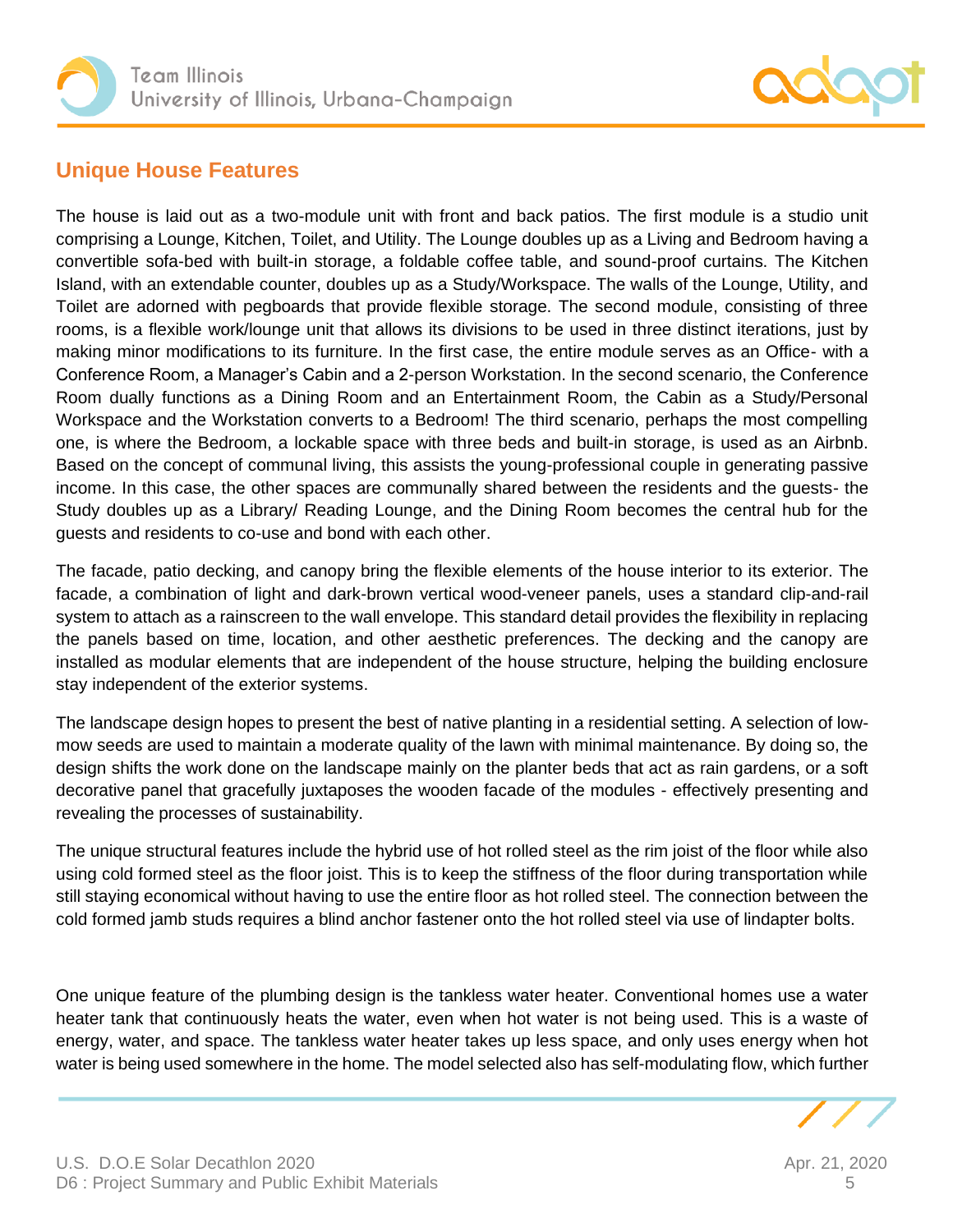



reduces energy consumption. Additionally, some unique features of the plumbing design include optimization of the plumbing layout, and prioritization of ease of construction/transition. Finally, a unique feature of the home is the stormwater design. Unlike conventional homes, where stormwater is directed into the storm drain system, the stormwater hitting ADAPTHAUS is encouraged to infiltrate directly onsite, where it can help to recharge the groundwater and support onsite vegetation. This also alleviates pressure on the storm drain system during heavy precipitation events.

ADAPTHAUS utilizes a grid-tied solar array that allows the homeowner to generate their own energy and reduce their monthly utility costs. By making use of smart technology integrated into the SolarEdge inverter, the user is able to utilize time-of-use arbitrage and pull from the battery storage system when grid-sourced electricity is at a premium. Additionally, with the design of the current system, there is enough excess energy production to allow for up to three days of continuous grid-islanding capability. In the event of a long term power outage, the homeowner no longer has to fear not having electricity. The resiliency of the design and its ability to adapt to any situation that could occur ensures that no matter what happens, the homeowner can always be prepared. Additionally, with the implementation of power optimizers onto each solar panel the user is able to mitigate the risk of the entire solar array going down. While increasing power production, they also allow the panels to work independently of each other. If one panel malfunctions, the rest of the array will continue to produce electricity. The roof of each module contains a string of 12 panels in series with 12 additional panels being located on opaque areas of the canopy. These opaque canopy areas serve multiple purposes including blocking excess sunlight in the summer, allowing more sunlight in the winter for heating, and providing more roof space without the added footprint.

<span id="page-5-0"></span>ADAPTHAUS will have a mobile app integrated with building systems. The infrastructure use is Alexa, we will be using its UI to configure all of our appliances as well as control them. There will be little to no changes to the preexisting UI that the Amazon Alexa App is able to provide, we will however be adding "skills" in order to have the additional functionality that Alexa does not already have integrated with it. Part of this functionality includes energy consumption tips which will let the user know areas of improvement in their consumption, this will be achieved through the combination of our energy tracking monitor and smart plugs to see what good practices the user already has and which ones can be improved upon. Additionally, in order to make this readable and understandable to the user we will be using analogies so that the suggestions are more than just numbers. Finally, the second important aspect that we will provide the user with is a graphical display of their energy consumption, the idea is to allow them to see how they are improving from week to week by allowing them to visually understand their consumption thus far. The rest of the functionality of the App is very basic in terms of controlling appliances via the app and over voice control - both are things that already come with Alexa and we just need to configure to our needs.

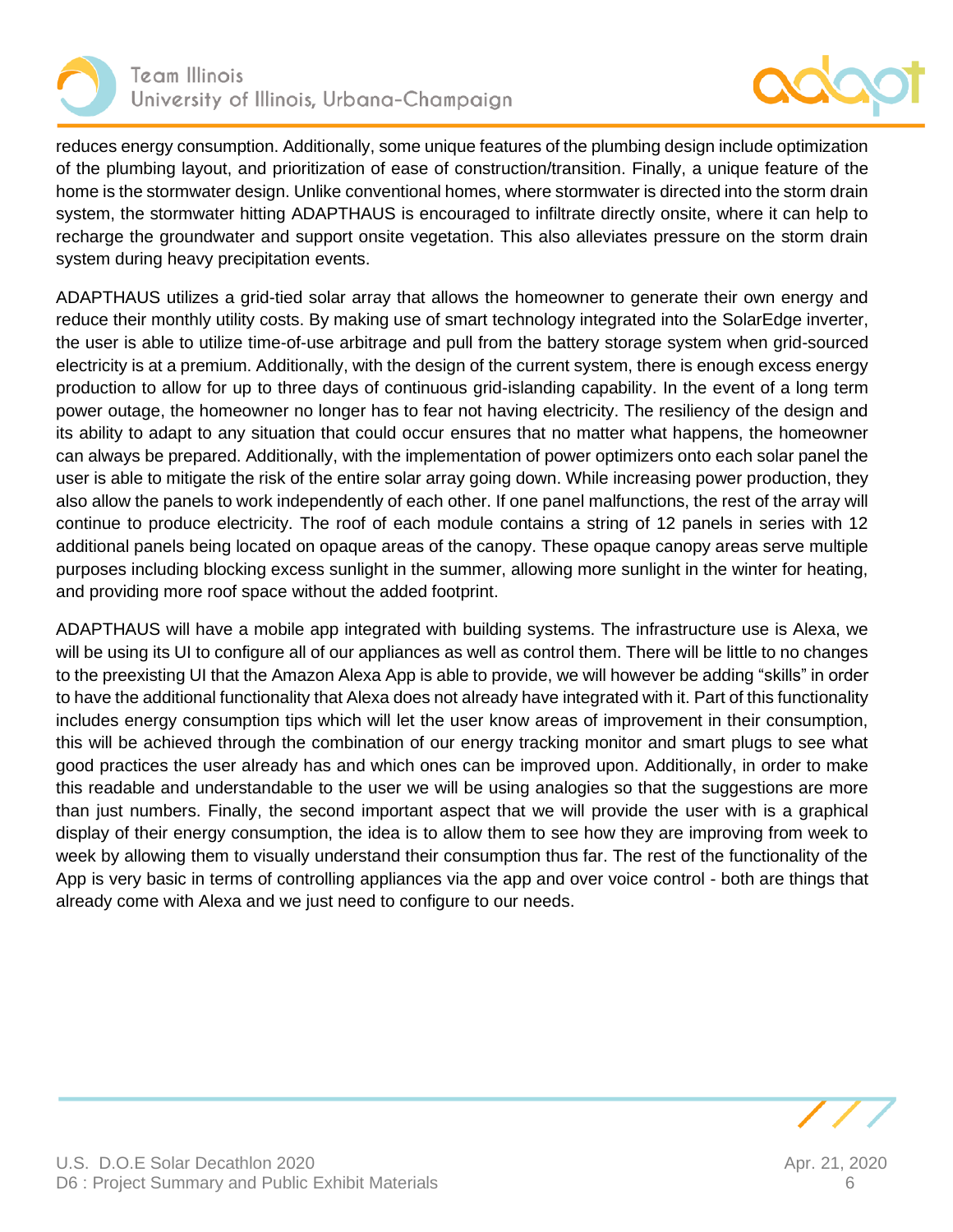



#### **Innovations**

The proposed design introduces a fresh take on residential landscapes in the Midwestern context, and hopes to set an example for a productive landscape to surrounding communities. The design actively promotes the use of rain gardens and native plants to benefit the surrounding biologies, and rethinks the role of water for the external landscape. By extending the modular design from the architecture, the movable wooden boxes encourage designers and residents to reconsider the flexibility and use of semi-outdoor spaces, and suggest the opportunity to design your private space with ease.

The structural system is composed of cold formed steel as the primary framing material for use in the modular and residential industry, which has rarely been done. The construction method is also through pre-fabrication for the purposes of high-quality furnished homes to be delivered on site, maximizing speed and decreasing costs.

The plumbing design was optimized by considering the needs of both the factory plumber and the onsite plumber, in order to minimize overall length of pipe, ease of transition, and ease of construction. This design could easily be adapted to similar modular homes that are partially prefabricated in a factory and then installed on site. Additionally, our design routes stormwater through perforated pipes directly on site. This then reduces the pressure on the city's storm drain system during extreme precipitation events and improves infiltration on site. Since the site's soils are classified as poorly drained, the perforated pipe will be surrounded by unused construction materials, thus reducing construction waste and surrounding the pipe with a porous medium to allow time for infiltration.

The PV system is designed with a dual focus on functionality and efficiency. The array utilizes 36 Panasonic HIT panels and a SolarEdge StorEdge inverter operating at an efficiency of 99.2%. SolarEdge power optimizers are incorporated onto every panel and serve as Multiple Power Point Trackers (MPPT) to ensure maximum power generation at all times. It also allows the panels to function as separate entities and reduce losses. If something happens to one panel, the issue will not affect the entire array. In addition to using power optimizers in conjunction with an efficient inverter and solar panels, the LG Chem RESU10H battery is integrated into the system to supply some of the house's loads between sundown and sunrise. It also helps the owner avoid relying on grid-purchased energy during peak demand -- usually between 6:00 PM and 9:00 PM -- when prices are high. The LG Chem RESU10H also uses a charge controller to ensure the battery isn't over or undercharged. This makes sure that the lifetime of the battery will be maximized.

## <span id="page-6-0"></span>**Target Client and Needs**

The University of Illinois Solar Decathlon ADAPTHAUS team is building a prefabricated house that focuses on adapting to changing lifestyles. Home ownership is unattainable to most young professionals.Currently, one of the greatest issues regarding housing is the barrier of entry. ADAPTHAUS, staying true to its name, solves this problem through dynamic and flexible solutions for its clientele. The purchase of an inexpensive

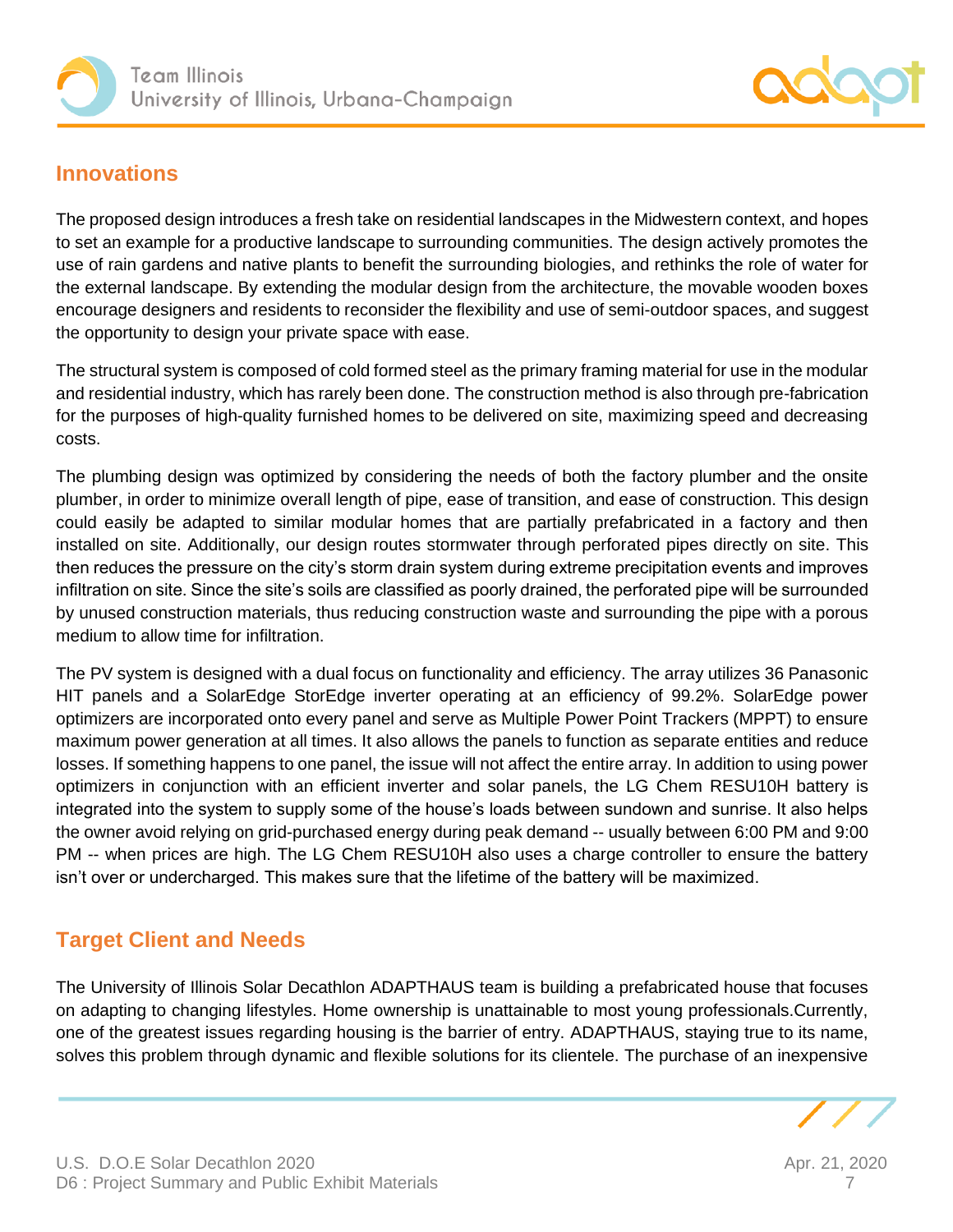



ADAPTHAUS in the beginning stages of one's adult life allows for the expansion of the home in accordance with demand for space. Additional modules can be purchased with the introduction of a nuclear family; the same units can be offloaded or repurposed with shifts in demand for space. This allows for the maintenance of a single home throughout one's life.The house is designed to accommodate the ever-changing natures of living, playing, and working spaces. An increased need for virtual communication, divisible workspaces, and convertible functions, is prominently considered while planning the house. Simultaneously, opportunities are provided for the spaces to be used for variable functions during different times of the day, optimizing the energy and operating costs.

#### <span id="page-7-0"></span>**Team Organization and College**

The project team is student led and comprises graduate and undergraduate students with faculty members and industry partners serving as advisors. The student members of the competition team are organized into sub-groups lead by project manager, sub-team leaders, and sub-team members. Refer to the chart below for a graphical overview of the team structure.



The team is led by the Project Manager, Mayur Mistry, who ensures that the necessary resources are available for the team to run smoothly. The Project Manager manages the budget, organizes meetings, finalizes reports and facilitates the communication both within the team and the external stakeholders. Stakeholders consist of nonstudent entities such as faculty advisors, industry advisors, the Solar Decathlon Committee, etc. The faculty advisors from the University of Illinois serve to advise students, provide administrative support, conduct relevant classes, provide a bridge of current research to home applications, and support fundraising activities.

The core of the project team is divided into multiple sub-teams. This allows for different components of the project to be handled by a specialized group of team members, which promotes efficient completion of deliverables. Sub-team leads coordinate work among their sub-team and ensure the production of high quality material. They participate in major project decisions and meet weekly with the project

manager to discuss progress of the project and any potential changes. These sub-team leaders are students with well-developed experience and knowledge in the sub-team focus area.